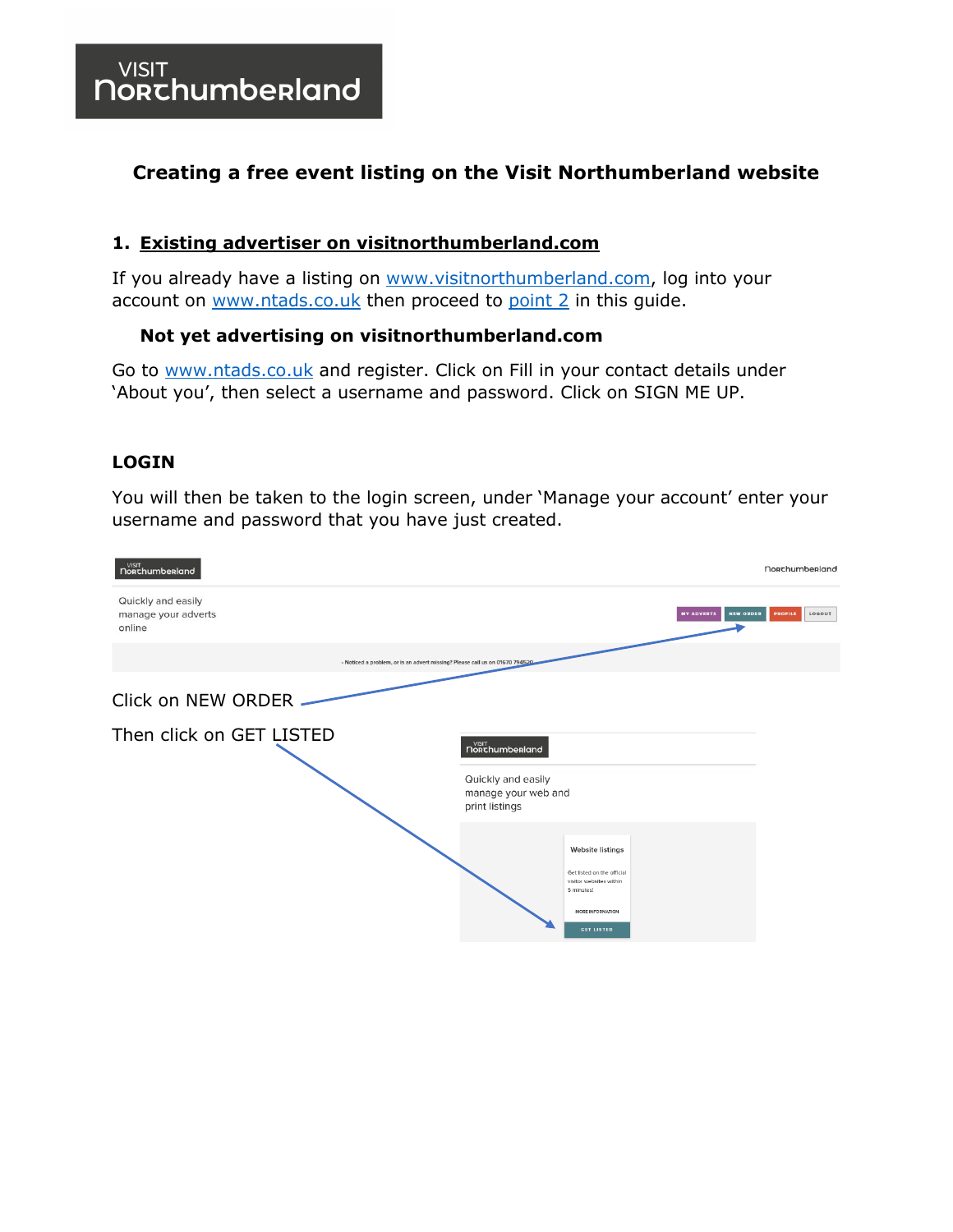## VISIT<br>**NORChumberland**

#### **Adding your business**

#### Fill in your business name, town and postcode.

| <b>Your Business</b>                                           |       | For type, select EVENT |
|----------------------------------------------------------------|-------|------------------------|
| Please provide us with some basic details about your business. |       |                        |
| <b>BUSINESS NAME:</b>                                          | TOWN: |                        |
| ENTER BUSINESS NAME                                            |       | $\checkmark$           |
| POSTCODE:                                                      | TYPE: |                        |
| ENTER YOUR POST CODE                                           |       | $\checkmark$           |
|                                                                |       |                        |
|                                                                |       |                        |

#### Partnership Packages

| <b>PACKAGE</b>                      | <b>SELECT</b> |
|-------------------------------------|---------------|
| Partnership Level 2 (FREE for 2021) |               |
| Partnership Level 3                 |               |
| Partnership Level 4                 |               |
| Partnership Level 5                 |               |
|                                     |               |

#### **Partnership Packages**

Select partnership level 4 to create your web listing. There is no charge for an event listing

Click on SEND ENQUIRY

On the next screen click on CONTINUE AND ADD MORE DETAILS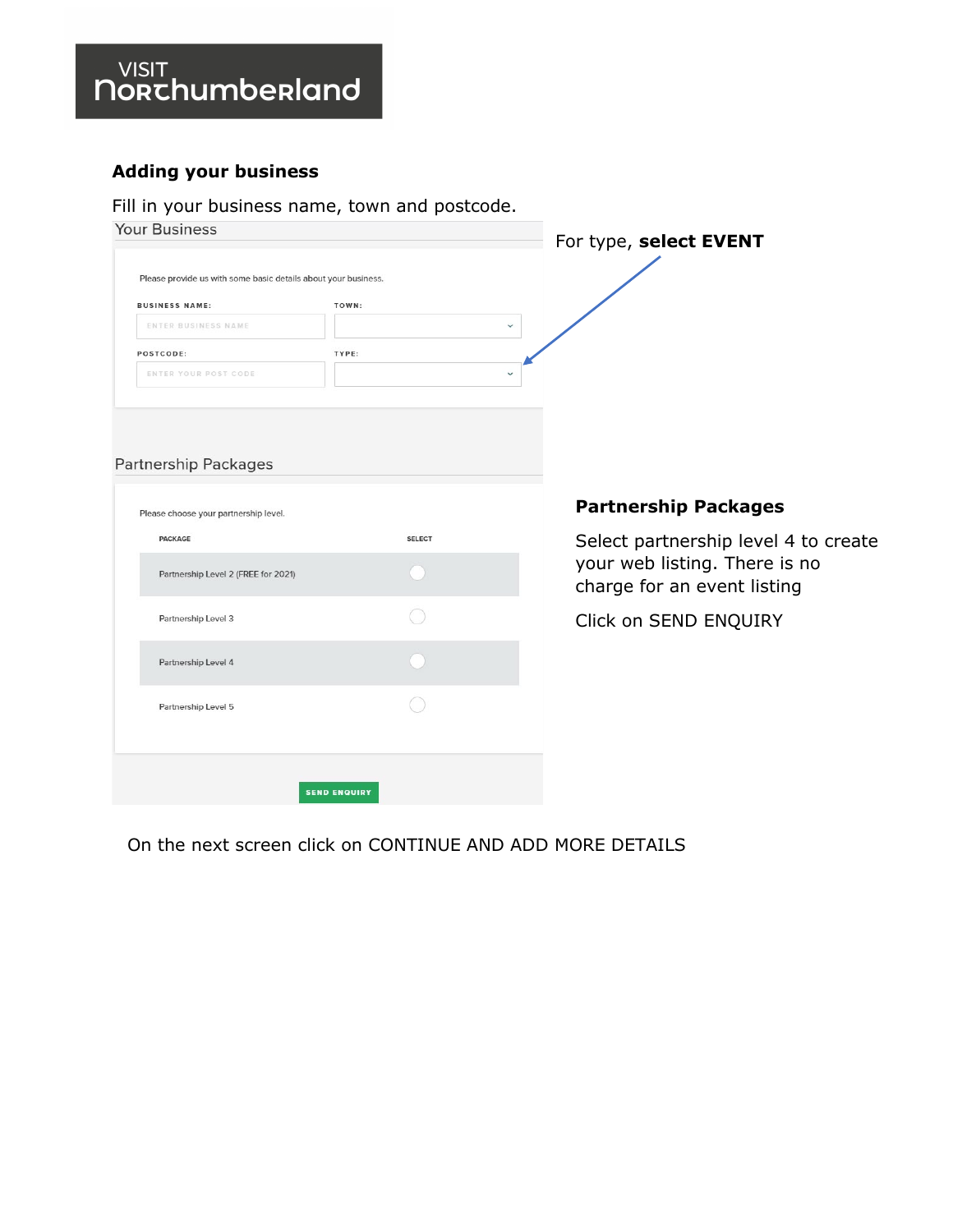#### **Entering your contact details**

Select CONTACTS on the left-hand side and enter the address of where your event(s) will be held, plus the contact details. If you have multiple venues where you will be holding events then select one at this stage.

| <b>OVERVIEW</b>    | <b>Contact details</b> | EDIT            |
|--------------------|------------------------|-----------------|
| <b>CATEGORIES</b>  |                        |                 |
| <b>CONTACTS</b>    | Name                   | cRIS            |
| <b>DESCRIPTION</b> | Address 1              |                 |
| <b>PHOTOGRAPHY</b> | Address <sub>2</sub>   |                 |
| <b>TICKETS</b>     | Address 3              |                 |
| <b>DATES</b>       | Town                   | Ashington       |
| <b>AWARDS</b>      | County                 |                 |
| <b>FACILITIES</b>  | Postcode               | <b>NE63 8QZ</b> |
| <b>OFFERS</b>      | Phone                  |                 |
| <b>WIDGETS</b>     | Mobile                 |                 |
|                    | Email                  |                 |
| <b>MAP</b>         | Website                |                 |
| <b>WEBSITES</b>    | Twitter                |                 |
| <b>PUBLISH</b>     |                        |                 |

Once you have entered your details click on the green UPDATE button.

#### **Category**

| <b>OVERVIEW</b>    | Please select a primary category                                                  |
|--------------------|-----------------------------------------------------------------------------------|
| <b>CATEGORIES</b>  | Category                                                                          |
| <b>CONTACTS</b>    |                                                                                   |
| <b>DESCRIPTION</b> | <b>ARTS AND CRAFTS</b>                                                            |
| <b>PHOTOGRAPHY</b> | <b>ROOKS</b><br><b>CEREMONY</b><br><b>COMEDY</b>                                  |
| <b>TICKETS</b>     | <b>CYCLING EVENT</b><br><b>EXHIBITION</b><br><b>FAIRS AND FETES</b>               |
| <b>DATES</b>       | <b>FAMILY EVENT</b><br><b>FESTIVAL</b><br>FII M                                   |
| <b>AWARDS</b>      | <b>FOOD EVENT</b><br><b>GUIDED WALK/TOURS</b>                                     |
| <b>FACILITIES</b>  | <b>HERITAGE</b><br><b>MUSIC &amp; DANCE</b><br><b>OUTDOOR EVENT</b>               |
| <b>OFFERS</b>      | <b>SHOWS &amp; DISPLAYS</b><br><b>SPORTING EVENT</b><br><b>STAR GAZING EVENTS</b> |
| <b>WIDGETS</b>     | <b>TALK/LECTURE</b>                                                               |

Click on categories on the left hand side, then click EDIT.

From the drop down menu select the appropriate event type and then click on UPDATE.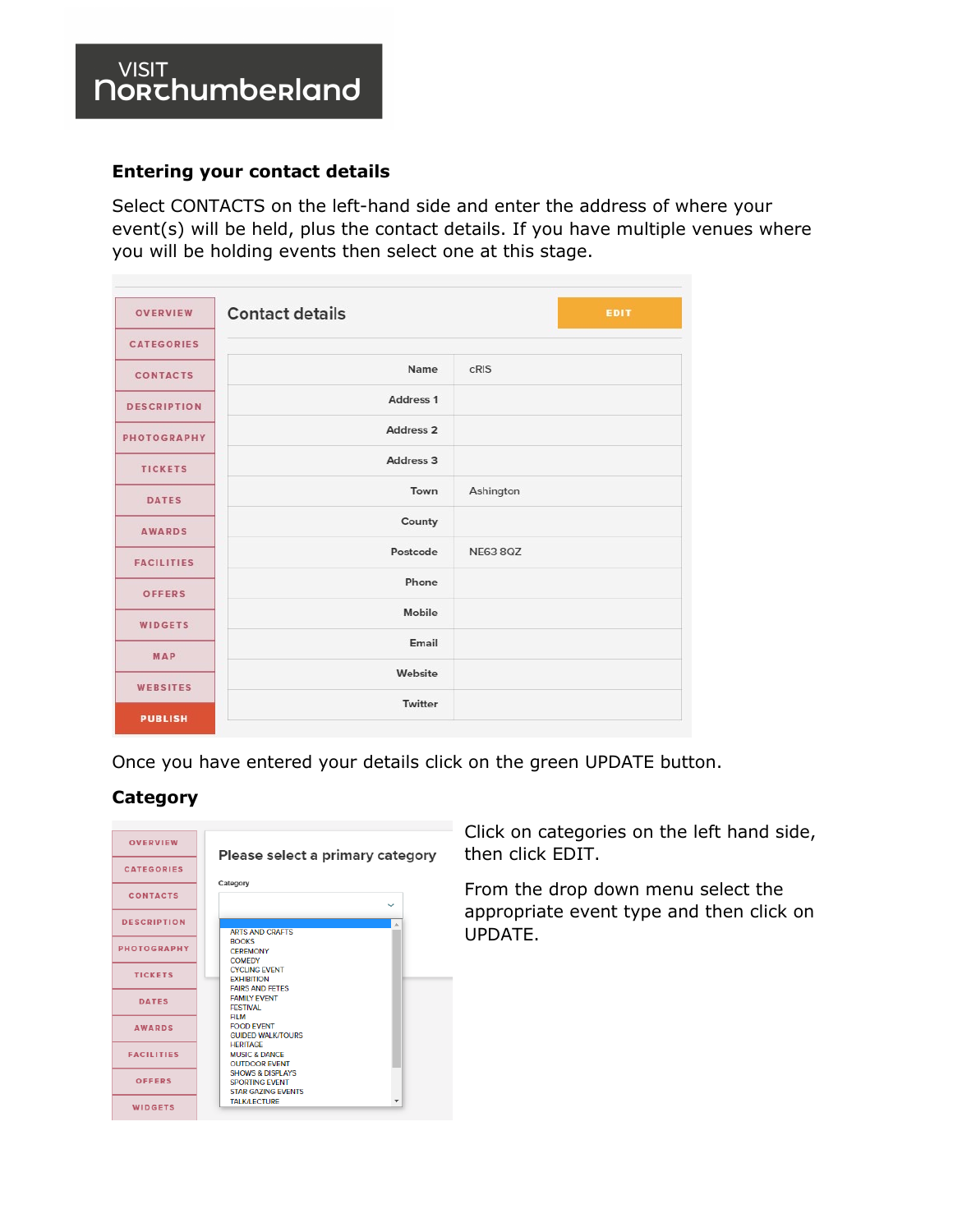### $\frac{VIS|T}{N}$ norchumberland

#### **Description**

| <b>OVERVIEW</b>    | <b>Descriptions</b> | <b>EDIT</b> |
|--------------------|---------------------|-------------|
| <b>CATEGORIES</b>  |                     |             |
| <b>CONTACTS</b>    | Card description    |             |
| <b>DESCRIPTION</b> | Page description    |             |
| PHOTOGRAPHY        |                     |             |
| <b>TICKETS</b>     |                     |             |

#### Click on the orange EDIT button

| <b>OVERVIEW</b>    | Descriptions                                                                                 | <b>Card description</b>                                        |
|--------------------|----------------------------------------------------------------------------------------------|----------------------------------------------------------------|
| <b>CATEGORIES</b>  |                                                                                              | This is a 20 word short                                        |
| <b>CONTACTS</b>    | <b>CARD DESCRIPTION</b> PAGE DESCRIPTION                                                     | description introducing your                                   |
| <b>DESCRIPTION</b> | <b>Card description</b>                                                                      | event. Fill this in then, click<br>on the page description tab |
| <b>PHOTOGRAPHY</b> | This is the information that will be viewed in search results, so ensure that this is short, |                                                                |
| <b>TICKETS</b>     | attention grabbing and informative.                                                          |                                                                |
| <b>DATES</b>       | Up to 20 words are allowed for this listing level.                                           | <b>Page description</b>                                        |
| <b>AWARDS</b>      | Please move onto the next tab to complete the long description                               | This is the full information                                   |
| <b>FACILITIES</b>  | B/UAR A. THE EEE BO BO BO BO AND BOT<br>※『『『『『『『『『『『『『『『『『『『『『『『『『『『『『『『』』』 》 》 A mm   △     | on your event listing.<br>Ensure it is inspiring and           |
| <b>OFFERS</b>      |                                                                                              | informative.                                                   |
| <b>WIDGETS</b>     |                                                                                              | Maximum of 300 words                                           |
| MAP                |                                                                                              |                                                                |
| <b>WEBSITES</b>    | Words:0<br>Path: p                                                                           |                                                                |
| <b>PUBLISH</b>     | <b>UPDATE</b><br><b>CANCEL</b>                                                               |                                                                |

Once you have entered your details click on the green UPDATE button.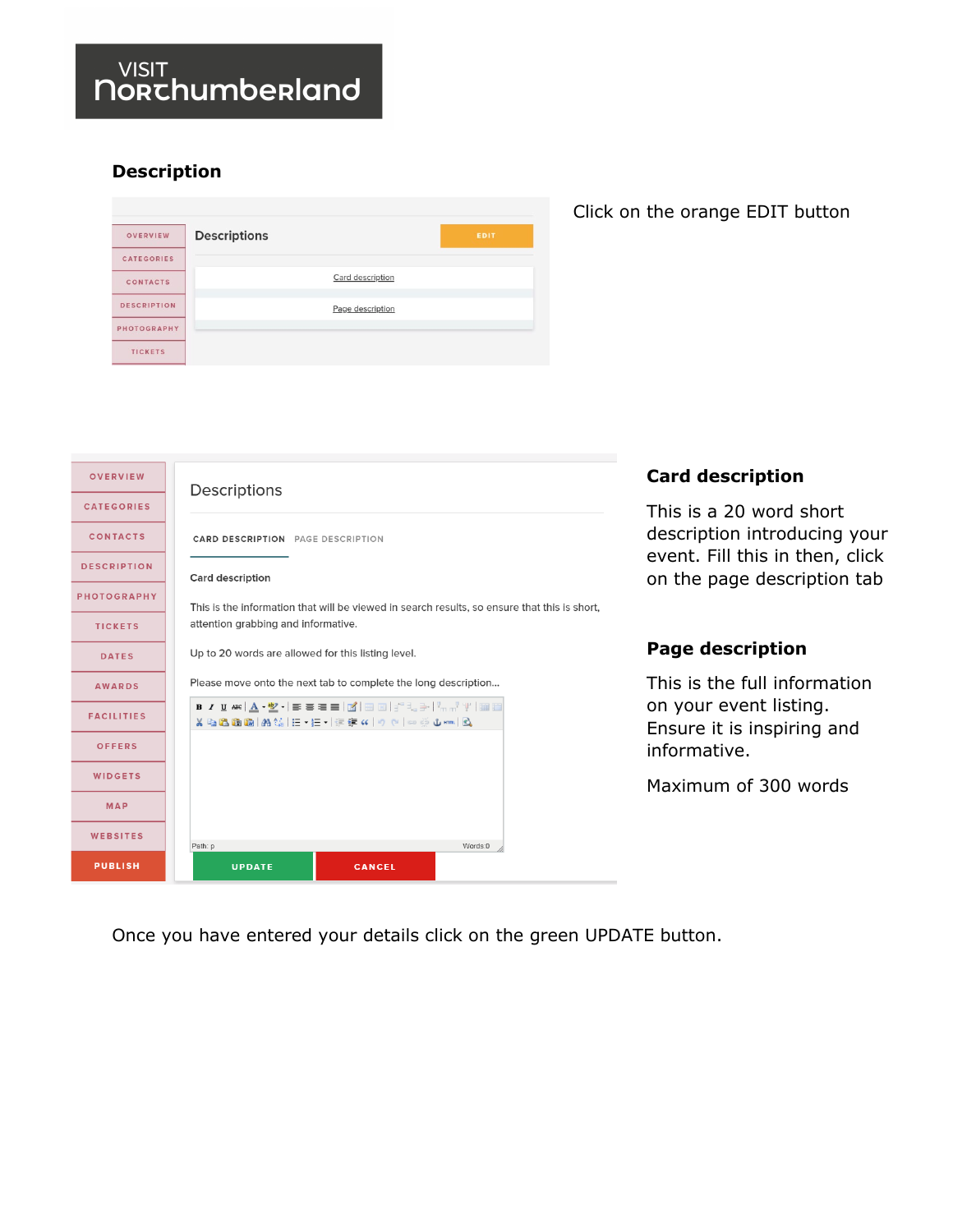#### **Photography**

Click on the button on the left hand side, then click the green 'Add photo' button

| <b>OVERVIEW</b>    | Photography                                                                   |
|--------------------|-------------------------------------------------------------------------------|
| <b>CATEGORIES</b>  |                                                                               |
| <b>CONTACTS</b>    | Image size                                                                    |
| <b>DESCRIPTION</b> | Please upload high resolution images to ensure they are clear on the website. |
| PHOTOGRAPHY        | Recommended minimum image size: 1920 (width) x 1080 (height) pixels.          |
| <b>TICKETS</b>     | Please do not upload images with text overlay i.e. Event posters              |
| <b>DATES</b>       |                                                                               |
| <b>AWARDS</b>      | Name                                                                          |
| <b>FACILITIES</b>  | Image                                                                         |
| OFFERS             | Choose file No file chosen                                                    |
| <b>WIDGETS</b>     | Make default                                                                  |
| <b>MAP</b>         |                                                                               |
| <b>WEBSITES</b>    | <b>ADD</b><br>CANCEL                                                          |
| <b>PUBLISH</b>     |                                                                               |

Please Note: any images that have writing over the top of them will not be uploaded to the website.

Photo size: optimal size is 1920 pixels wide by 1090 pixels high

- Enter a name for your image that describes your event.
- Click choose file to select the image to upload.
- Check the make default button if you would like that to be your main picture

Click ADD

#### <span id="page-4-0"></span>**Tickets**

Click on the Tickets button on the left hand side, then click ADD TICKET

| <b>New Ticket</b>           | Select the Name of the ticket, e.g. adult,<br>child    |
|-----------------------------|--------------------------------------------------------|
| Name                        | Select type from the drop down box                     |
| Type<br>$\checkmark$        | Capacity – enter number of people the<br>ticket is for |
| Capacity                    | Quantity – enter $1$                                   |
| Qty                         | Guide – enter the price                                |
| Guide                       | Price type $-$ select from the drop down box           |
| Price type<br>$\checkmark$  | <b>Click ADD</b>                                       |
| <b>ADD</b><br><b>CANCEL</b> | Repeat to add further ticket types                     |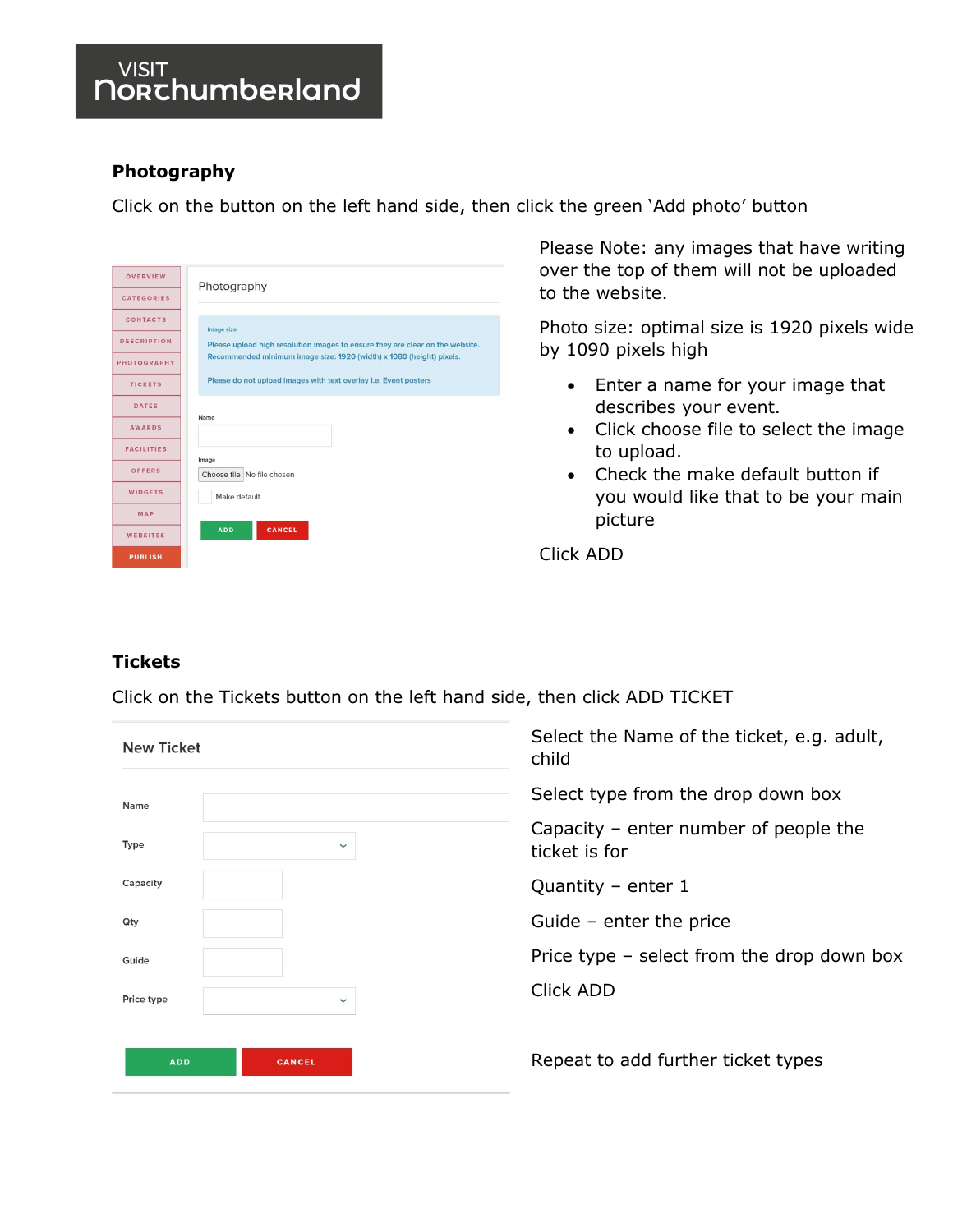### $\frac{VIS|T}{\text{Norkchumbenland}}$

#### **Dates**

Click on the Dates button on the left hand side, then click ADD EVENT DATE.

Select the start and end date and times. Then select the event date option.

Click ADD.

Repeat to add further dates

|            |                                                                                                                   | Dates and times |              |                                 |  |  |
|------------|-------------------------------------------------------------------------------------------------------------------|-----------------|--------------|---------------------------------|--|--|
| Start date | 01                                                                                                                | January         | $\vee$ 2021  | $\vee$ Time 00 $\vee$ 00 $\vee$ |  |  |
| End date   | 01<br>$\checkmark$                                                                                                | January         | $\vee$ 2021  | $\vee$ Time 00 $\vee$ 00 $\vee$ |  |  |
|            | One off event occurence with a start and end date and time                                                        |                 |              |                                 |  |  |
|            | Daily event between these dates with these times each day.<br>Reoccuring event from this start date everyfortimes | $\checkmark$    | $\checkmark$ |                                 |  |  |

#### **Publish**

When you have entered your contact details, description, photography, tickets and dates, click on PUBLISH (button at the bottom on the left).

We will then moderate your event before making it live on the website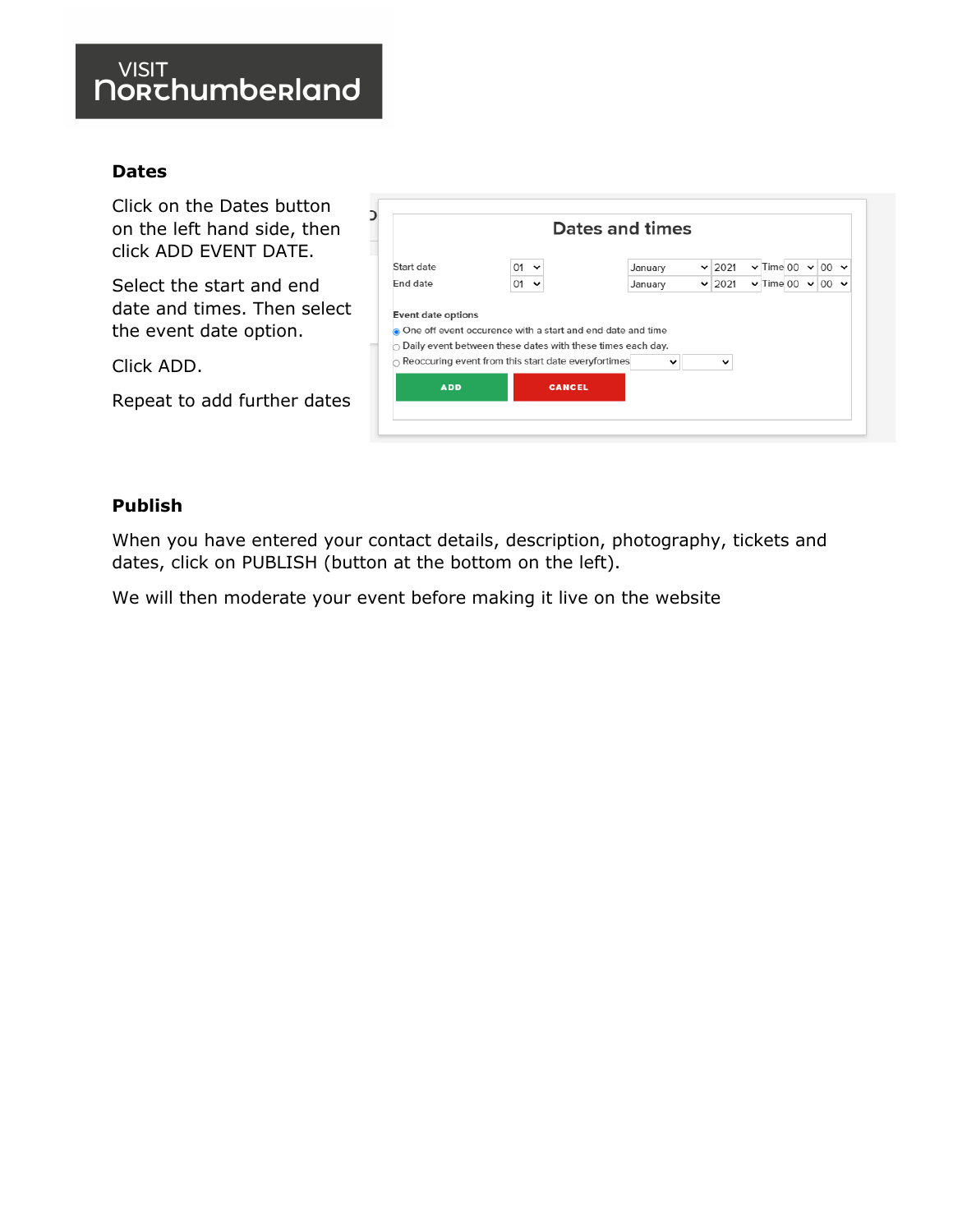#### **2. Creating your event listing**

Click 'ADD NEW EVENT' (Purple button) to begin to create your event

**OR** if the event is taking place at the same address as your business listing/the details you have just entered if you don't have a business listing, then select 'ADD VENUE EVENT' (Orange button) and the system will fill in the address for you.

| Quickly and easily<br>manage your adverts<br>online |                                                    |                                                                                                                                            |                                           | <b>MY ADVERTS</b> | <b>NEW ORDER</b> | <b>PROFILE</b> | LOGOUT |
|-----------------------------------------------------|----------------------------------------------------|--------------------------------------------------------------------------------------------------------------------------------------------|-------------------------------------------|-------------------|------------------|----------------|--------|
|                                                     | <b>WEBSITE LISTINGS</b>                            |                                                                                                                                            | <b>ADD NEW EVENT</b>                      |                   |                  |                |        |
|                                                     | <b>BUSINESS</b>                                    | WEBSITE(S)                                                                                                                                 | <b>ACTIONS</b>                            |                   |                  |                |        |
|                                                     | Cris cottage TEST,<br>Ashington<br>(Accommodation) | Visit Northumberland<br>(Level 2) - expires<br>21/06/2022<br>- Noticed a problem, or is an advert missing? Please call us on 01670 794520. | EDIT<br>LATE AVAILABILITY ADD VENUE EVENT |                   |                  |                |        |

#### **Event name and address**

Fill in all the boxes:

Event name – this is how it will be displayed on the website

If you selected 'Add Venue event' in the previous stage your address details will already be populated.

#### Add a new event

Event name and contact details

| Required fields are in bold |                        |  |
|-----------------------------|------------------------|--|
|                             |                        |  |
| Event name:                 | Address 1:             |  |
|                             |                        |  |
| Address <sub>2</sub> :      | Address 3:             |  |
| Town:                       | County:                |  |
| Postcode:                   | $\checkmark$<br>Phone: |  |
| E-Mail:                     | Website:               |  |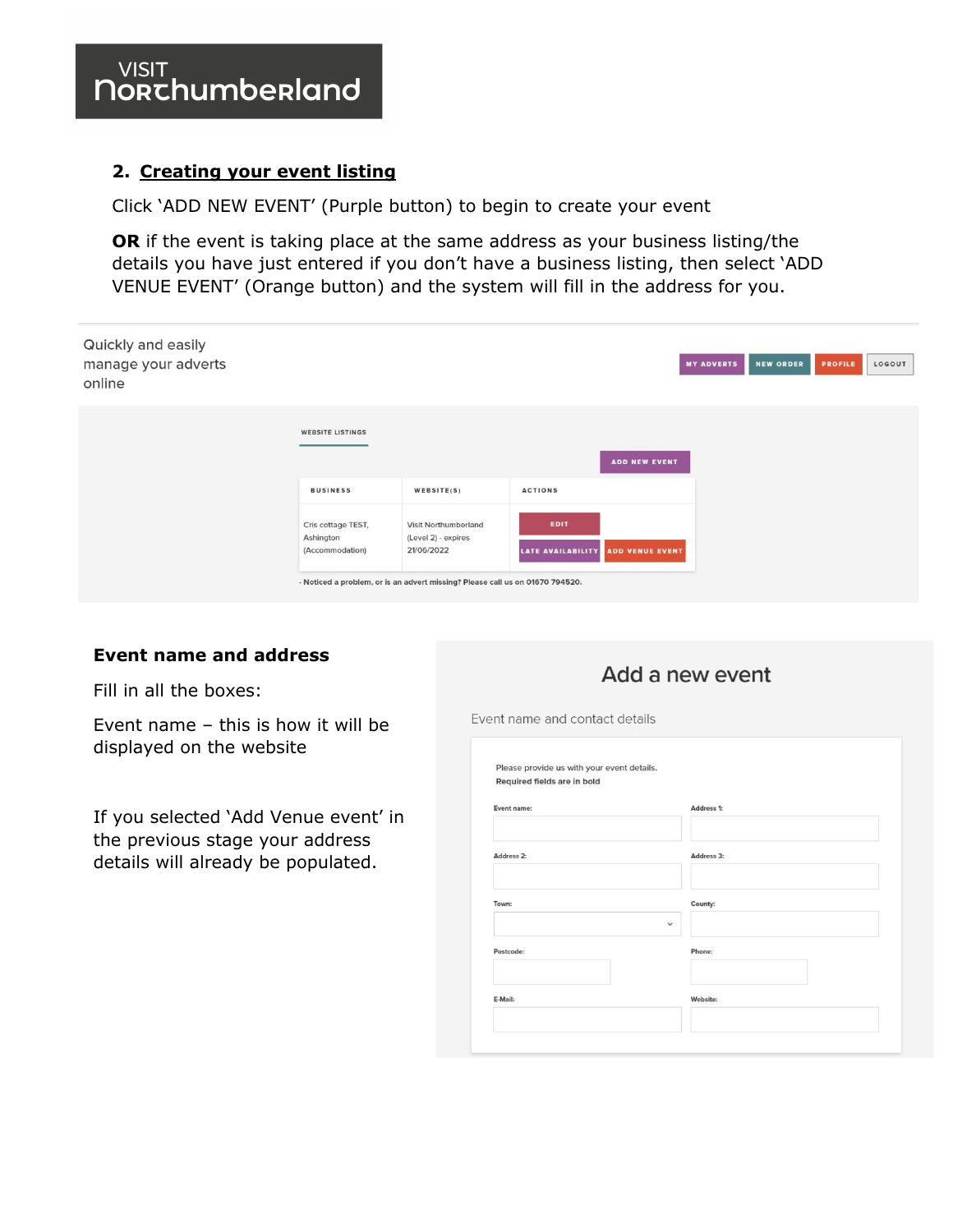#### **Category and description**

Pick your category from the drop down list:

|                                                                                                   |                             | <b>ARTS AND CRAFTS</b><br><b>CEREMONY</b> |
|---------------------------------------------------------------------------------------------------|-----------------------------|-------------------------------------------|
| Please provide us with a description of your event. Required fields are in bold                   | <b>CYCLING EVENT</b>        |                                           |
| Category:                                                                                         | Description:                | <b>EXHIBITION</b>                         |
|                                                                                                   |                             | <b>FAMILY EVENT</b>                       |
|                                                                                                   | $\checkmark$                | <b>FOOD EVENT</b>                         |
|                                                                                                   |                             | <b>GUIDED WALK/TOURS</b>                  |
|                                                                                                   |                             | <b>MUSIC &amp; DANCE</b>                  |
|                                                                                                   |                             | <b>OUTDOOR EVENT</b>                      |
|                                                                                                   |                             |                                           |
| Because this is a new blank record please remember to continue to the editor after this screen to | <b>SHOWS &amp; DISPLAYS</b> |                                           |
| set:                                                                                              |                             | <b>SPORTING EVENT</b>                     |
|                                                                                                   |                             | STAR GAZING EVENTS                        |
| - Facilities                                                                                      |                             | <b>TALK/LECTURE</b>                       |
| - Map pin for Google Maps                                                                         |                             | <b>WILDLIFE EVENTS</b>                    |

Description – this is your opportunity to tell people about your event.

No more than 300 words. Ensure your description is inspiring and informative.

#### **Dates/times and tickets/prices**

| Dates and times<br>Please specify a start date/time and end date/time. More details and options are available later<br>on. Required fields are in bold                              | Once you have created your event<br>listing you can add additional<br>dates and times if it is a recurring |
|-------------------------------------------------------------------------------------------------------------------------------------------------------------------------------------|------------------------------------------------------------------------------------------------------------|
|                                                                                                                                                                                     | event.                                                                                                     |
| <b>Start date</b><br>Time<br>$\check{ }$<br>$\checkmark$                                                                                                                            |                                                                                                            |
| End date<br>Time<br>$\checkmark$<br>$\check{~}$                                                                                                                                     |                                                                                                            |
|                                                                                                                                                                                     |                                                                                                            |
| Tickets and prices<br>Please provide us with the price and type of one of your tickets. More tickets and details and<br>options are available later on. Required fields are in bold | You can add more tickets once<br>adult, child                                                              |
| Cost (number only)<br>Type<br>Description<br>Price type                                                                                                                             | you have created the listing, e.g.                                                                         |
| $\checkmark$<br>$\checkmark$                                                                                                                                                        |                                                                                                            |